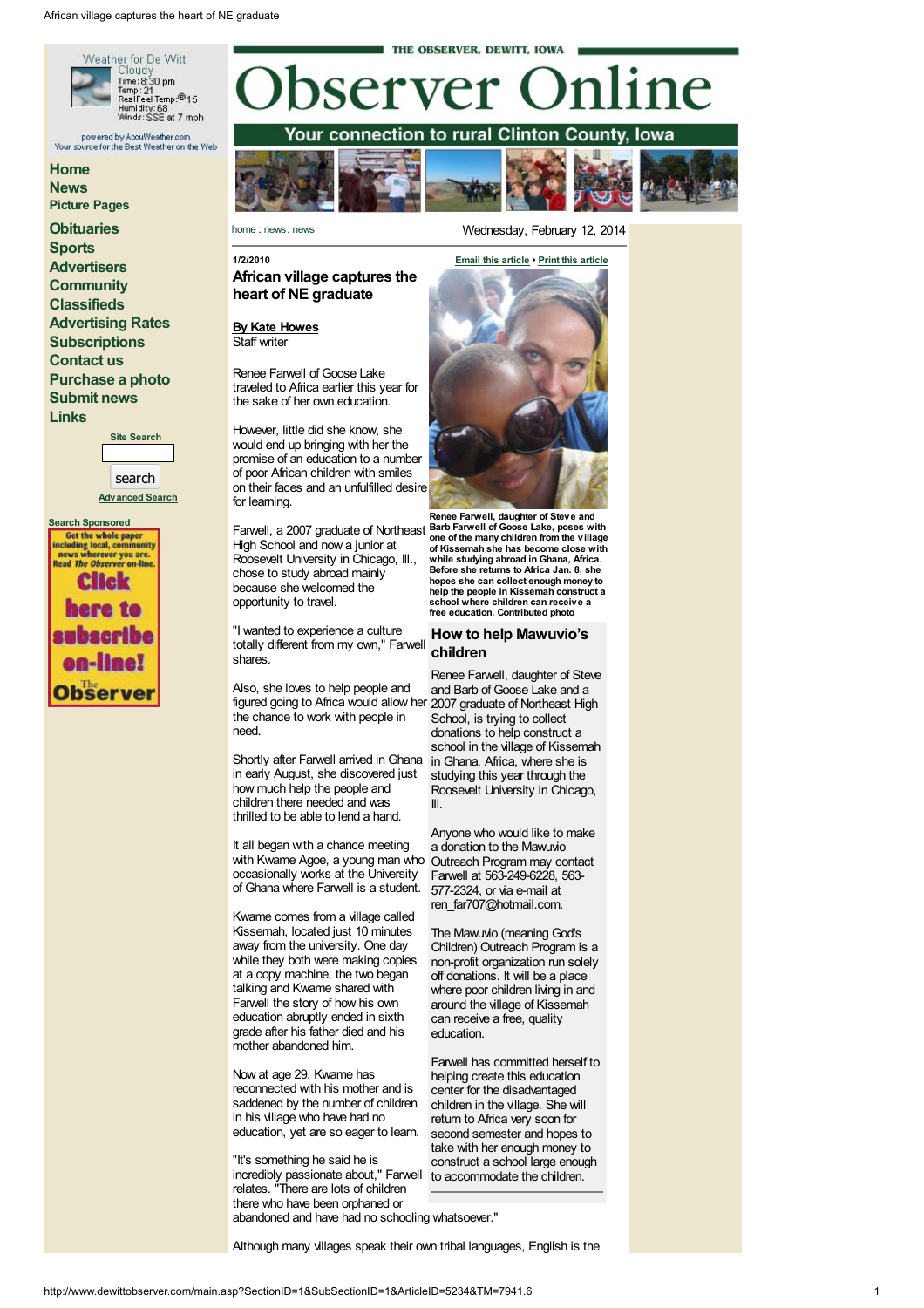official language in Africa. And, while many of the children can speak English well, they struggle when it comes to reading and writing.

Kwame told Farwell he wanted very badly to establish a school in Kissemah, where children not only can have a place to learn, but for those left orphaned or abandoned, a place to live.

Touched by his story and aspiration to start a school, Farwell agreed to help him any way she could.

#### A place for all 'God's children'

Soon, the two got started on the lengthy process of creating the education center Kwame had been dreaming about - a school which they lovingly named the "Mawuvio Outreach Program," with Mawuvio meaning "God's children" in Kissemah's tribal language.

Although eventually Kwame hopes to have a building large enough for classrooms as well as beds for children in need, the first step is to construct a structure large enough to accommodate a classroom full of students.

Farwell guarantees, the classroom will, in fact, be full.

"We went around to speak with the families of children Kwame knew were not in school," she says. "When we started in September, we had about 15 kids. Now, we have almost 50. They're so happy to be able to go to school and they want to learn so badly. They're hungry for it."

To get the school officially registered, Kwame enlisted the help of his friend, Kadri, who himself had started a school in Ghana's northern region.

In order to get things going. Kwame turned the porch on his mother's house into a temporary classroom, which contains little more than a couple of benches and one dry-erase board.

Farwell, Kwame and another student from the university, Kim, from Washington, D.C., began teaching the children. Little ones need to learn their "ABCs and 1-2-3s," Farwell explains, while older children need to learn how to read.

The students range in age from approximately 2 years old to children in their upper teens, and every single one is excited to learn as much as possible, Farwell notes.

Yet, space and materials are an absolute must if the students are going to receive an adequate education.

Farwell hopes, this is where other people can help in her cause.

#### 'Change for Kissemah'

Twenty-year-old Farwell has launched a "Change for Kissemah" fundraising campaign, in hopes of returning to Ghana second semester with enough money to purchase a piece of land and build a school big enough to fit students comfortably.

A goal of raising \$5,000 has been set, although Farwell insists, any amount of money will greatly be appreciated.

"So far, people have been trying to help in any way they can," she shares.

For example, after Farwell's mom, Barb, helped spread the word about her daughter's campaign, Northeast Schools shipped eight boxes full of clothing and school supplies to Ghana.

"It has helped so much," Farwell says with a smile. "The kids are so excited. Just to be able to have a book to take home with them . . . and it's not just the students who are excited, but the parents, too. They're all so happy."

Farwell also collected donations from her fellow students at the hostel where she lived first semester. After she returns second semester, Farwell says she intends to ask for more donations and for other volunteers to assist at the school.

She is hopeful before she goes back to Africa - which will happen Jan. 8 she can collect as many donations as possible to take back with her.

After all, Farwell shares, she is now so attached to the children in Kissemah, she cannot possibly abandon this cause which has become so close to her heart.